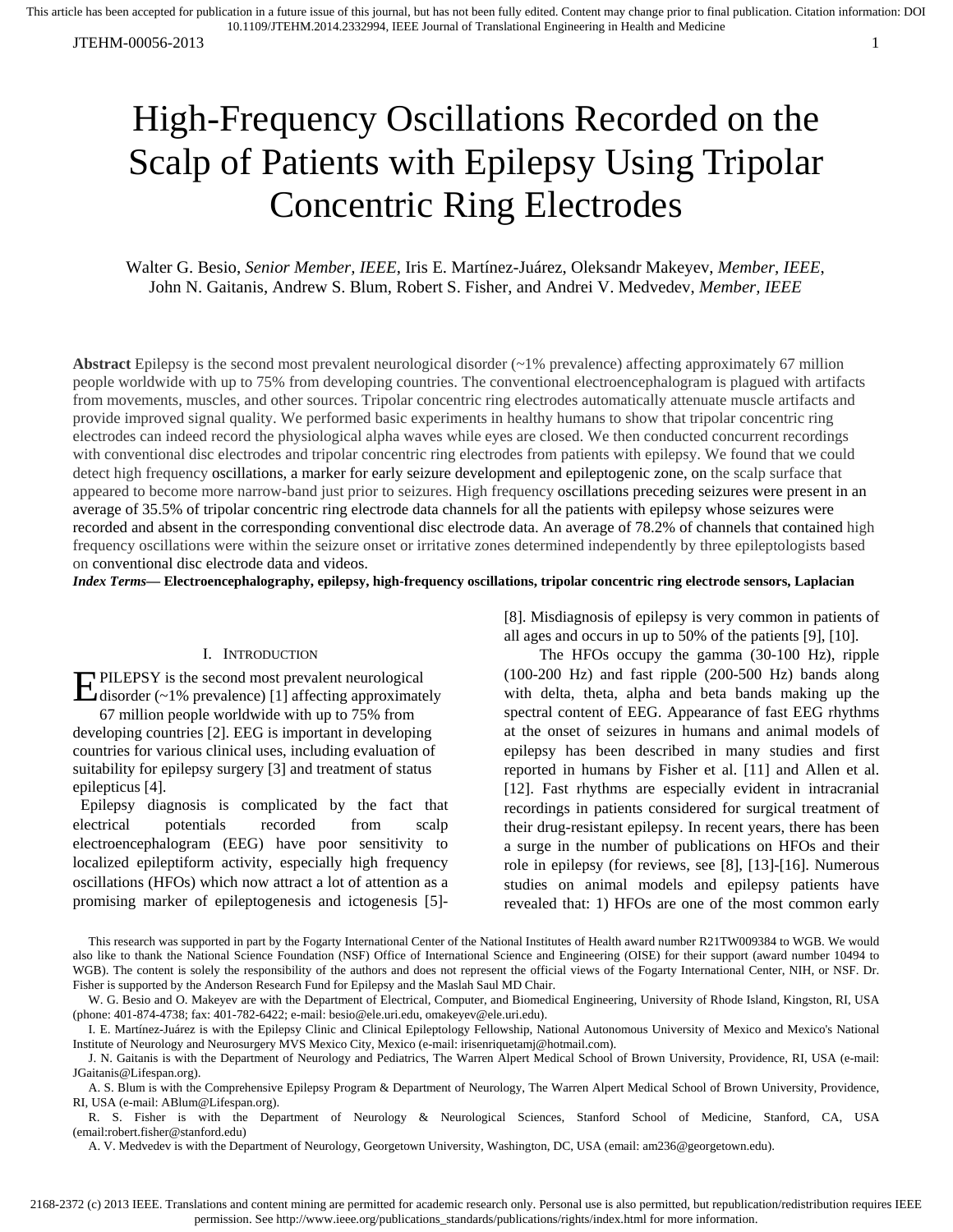manifestations of seizures recorded within minutes before seizure onset; 2) HFOs appear to be the most likely EEG correlate of a seizure onset zone (SOZ); and 3) the removal of HFO-generating areas correlates with good surgical outcome [5]-[7], [11], [12], [17]-[29]. Thus, HFOs appear to be an excellent marker for the epileptogenic zone [8] but their recording from scalp with conventional disc electrodes is difficult.

EEG has been a very useful research and clinical instrument for almost a century since its first human use by Hans Berger in 1920s [31]. However, it has significant limitations as a tool to measure brain activity. The distance to the brain and the relatively large electrical impedance of the skull significantly reduce small electrical signals generated by individual neurons. To be detectable at the scalp, the signal should be produced by a relatively large population of neurons acting more or less synchronously at scales of at least several centimeters [32]. Only in this case does the sum of individual neuronal signals become large enough to be detected at the scalp. Synchronous activity within neuronal assemblies is now considered an important mechanism of information processing, and this synchrony is expressed through neuronal oscillations occurring at different frequencies spanning several orders of magnitude from infraslow (~0.01 Hz) up to ultrafast (~1000 Hz) (for a comprehensive review of brain oscillations, see [33]. There is an intricate relationship between temporal and spatial scales of brain oscillations in that higher frequency oscillations (e.g., high gamma band >60 Hz) usually occur at smaller distances between sources and involve smaller neuronal populations. This is because more precise synchronization dictated by shorter oscillatory periods can be achieved only through shorter neuronal connections with shorter propagation times or non-synaptic communication such as ephaptic interactions and gap junctions. Long distance connections have longer propagation times and therefore synchronization at larger distances is less precise and preferentially occurs at lower frequencies (e.g., within delta, theta, alpha and beta bands). As a result, high frequency oscillations >60 Hz usually reflect activity within well localized neuronal assemblies at spatial scales of a few mm, which are not typically "visible" from the scalp. Thus, conventional EEG has lower sensitivity to high frequency components of brain activity [34], [35].

Conventional scalp EEG is also contaminated by noise represented by non-brain electrical activity such as ocular artifacts, scalp muscle potentials, and electrocardiogram [36]. Additional noise is occasionally produced by abnormally large electrode impedance, electrode movement, amplifier drifts, etc. The noise can be as large as, or even larger than, the brain potential of interest and represents a significant problem for electroencephalographers and neurologists. This noise shows high spatial coherence due to smearing effects of the head volume conductor [37]-[39]. Conventional disc EEG recordings also have reference electrode problems. A

common average reference and concentric electrodes have been proposed to resolve the reference electrode problems [40]. However, in the common average reference recordings, it is possible that components present in most of the electrodes but absent or minimal in the electrode of interest may appear as "ghost potentials" [41]. Thus, there is a strong need to develop new types of electrodes beyond conventional disc electrodes.

To overcome the poor signal-to-noise ratio and reference problems of the disc electrodes Besio et al. have developed the tripolar concentric ring electrode (TCRE), a transformative electrode configuration [42]. The TCRE consists of three electrode elements - outer ring, middle ring, and the central disc (Fig. 1, B). It is distinctively different from the disc electrode which has a single element (Fig. 1, A). The novelty of the TCRE lies in a new principle of recording electrical activity of the brain from the scalp through its three closely spaced elements. It can provide three separate signals from the three electrode elements used to record two bipolar differential signals for the tripolar Laplacian derivation first described in [42] as a weighted sum  ${16*(M-D)-(O-D)}$  where O, M, and D are the potentials on the outer ring, middle ring, and central disc, respectively. The tripolar signal is a 'hardware realization' of the Laplacian i.e., the second spatial derivative of the scalp signal [43]. Unlike other software methods ('Laplacian montages' in conventional EEG systems) which approximate the Laplacian by taking differences between disc electrodes placed, at best, >1 cm apart, the TCRE performs the Laplacian automatically and takes bipolar differences of the surface potentials from closely spaced (~1 mm) concentric electrode elements with our custom preamplifier. With the electrode elements so close to each other, globally originating sources such as eye blinks, muscle or motion-related artifacts contribute nearly equally and are attenuated sharply when bipolar differences are performed by the preamplifier [42]. Compared with disc signals, EEG recorded with the TCRE (tEEG as described by [42]) has about a 4-fold (374%) increase in signal-tonoise ratio (SNR) and less than one-tenth (8.27%) the mutual information between signals recorded from two adjacent TCREs (which suggests a significant attenuation of volume conductance effects and, as a result, higher



Fig. 1. Conventional disc electrode (A) and tripolar concentric ring electrode (B).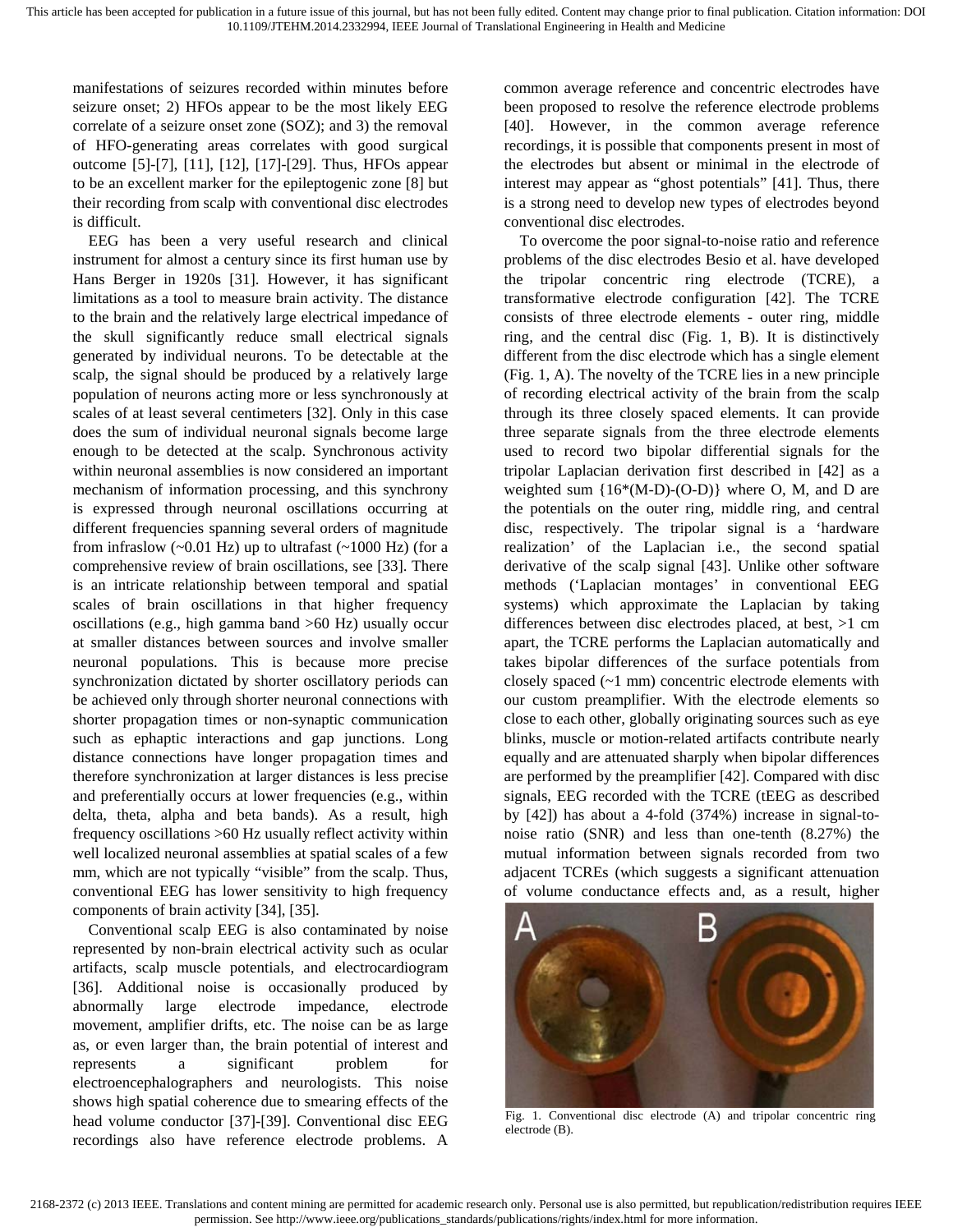spatial resolution) [42], [44]. The TCRE also has strong attenuation of various artifacts, -100 dB at one radius from the electrode [42].

The current study presents preliminary data from patients with epilepsy in whom tEEG was recorded in parallel with clinical conventional scalp EEG. The goal is to demonstrate that tripolar electrodes may provide a unique opportunity to record HFOs from scalp and thus improve diagnosis of epilepsy and localization of the seizure onset and the irritative zones. Their implementation into clinical practice may eventually help determine where to place and reduce the number of intracranial grids and depth electrodes to be implanted during presurgical evaluation of patients.

## II. METHODS

## *A. Epilepsy Patient Recruitment*

Patients for this study were recruited from the National Institute of Neurology and Neurosurgery (NINN; ten patients) and Rhode Island Hospital (RIH; two patients). Patients were referred by the epilepsy clinic in each institution with the diagnosis of drug resistant epilepsy using the International League Against Epilepsy criteria [45]. Diagnosis of epilepsy and epileptic seizures was based on the international classification of seizures 1981 [46] and epileptic syndromes 1989 [47]. The recording protocols were approved by the institutional review boards at each hospital.

 Ictal and non-ictal recordings were obtained; for nonictal recordings lateralization and localization of the irritative zone (IZ) was determined whereas in ictal recordings the SOZ or IZ was identified with the appearance of behavioral changes associated with focal low voltage, fast activity, flattening or slow wave interruption [48].

## *B. Healthy Subject EEG and tEEG Recordings*

To verify that TCREs can be used to record physiological signals we recorded from three healthy subjects, one at Stanford School of Medicine and two at the University of Rhode Island (URI) placing conventional disc electrodes over the occipital lobe (at the O1 and O2 locations of the 10-20 International Electrode System with reference at A1 and ground electrode placed on the right collar bone). Two TCREs were placed right next to the conventional electrodes at the O1 and O2 locations (O1' and O2' positions, respectively). The TCRE EEG signals (tEEG) were first preconditioned with our custom made preamplifiers (gain  $= 20$ ) and then passed to the bipolar inputs of the (Stanford - EEG-1200, Nihon Kohden Corporation, Tokyo, Japan; URI – Grass Technologies Aura LTM-64, Grass Technologies, West Warwick, RI) clinical EEG recording system. All signals were recorded with 1 to 120 Hz band-width at 500 S/s and stored to the hard drive for post processing. The subjects were asked to close and open their eyes repeatedly to record the presence

or absence of alpha rhythms, respectively.

## *C. Patients with Epilepsy EEG and tEEG Recordings*

The study's recording protocol was designed in such a way as to avoid any interference with clinical EEG recording and evaluation. At both the NINN and RIH during the attachment of clinical conventional disc electrodes (referred to as 'EEG electrodes' or 'EEG signals' in the subsequent text), the patient's scalp was cleaned with Nuprep and then EEG electrodes were placed at the 10-20 International Electrode System locations using Ten-20 paste. Collodion was also used to help hold all electrodes in place at the NINN. To obtain tEEG recordings in parallel to the clinical EEG, the TCREs were placed just behind the disc electrodes in locations close to the 10-10 sites and attached to the scalp with Ten-20 paste (Fig. 2). The ground was placed on the forehead (RIH, NINN) and the reference electrode was placed on the forehead at RIH and on the Oz location at NINN. Clinical EEG was recorded with the Comet AS40 system (Grass Technologies, West Warwick, RI) and stored separately for further clinical evaluation. The EEG sampling rate was 200 samples per second and the low-pass filter was 70 Hz (NINN and RIH). The tEEG data were pre-amplified with the gain equal to either 6 (for eight patients) or 100 (for four patients) and amplified and digitized with an Aura LTM-64 system (Grass Technologies, West Warwick, RI) at different sampling frequencies for different patients. For four patients the data were filtered 1-100 Hz and digitized at 200 S/s, another six were filtered 1-200 Hz and digitized at 400 S/s and for the remaining two patients the data were filtered 1-250 Hz and 1-500 Hz respectively and digitized at 1600 S/s. The 60 Hz notch filter was used for all patients. The recording sessions at the NINN usually lasted for six



Fig. 2. The 10-5 montage with TCREs (red) placed near the 10-20 locations. Note: T7/P7 and T8/P8 are the same as T3/T5 and T4/T6 in 10- 20 nomenclature. The blue rings are for standard 10-20 electrode locations.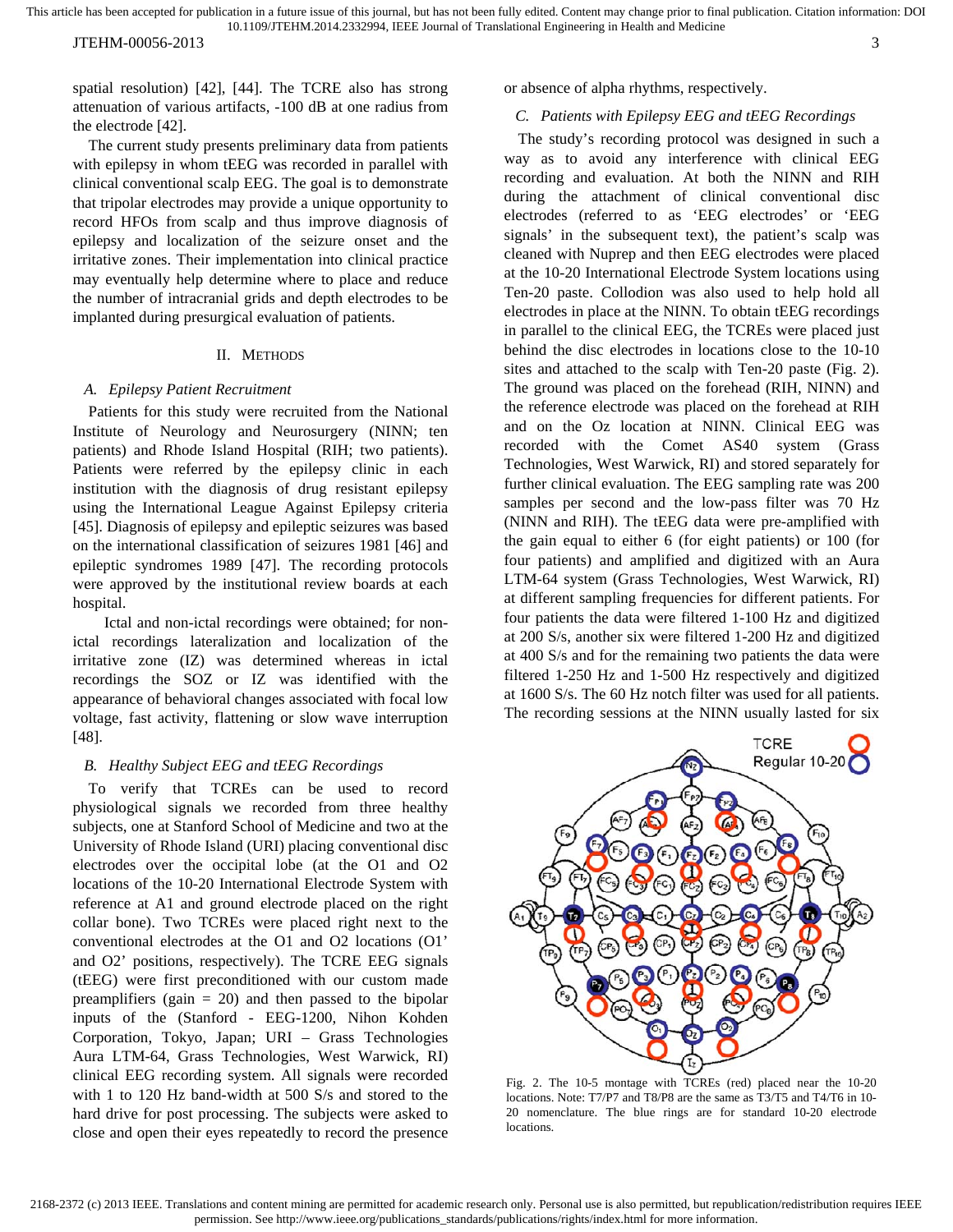hours, from around 7am to 1pm. For the two patients at RIH, the recording was stopped shortly after the patient had a seizure (130 minutes total) and for the other the recording lasted 66 minutes. The NINN recording protocol included requests to patients to be sleep deprived the night before coming for a video-EEG monitoring and all patients signed an additional consent form as antiepileptic drugs dosage was reduced by half the previous day of the recording. Recorded data were reviewed by board certified neurologists and seizure onset time and duration were determined for each seizure. Seizure onset time was defined as the beginning of the first observable seizure pattern in either EEG or tEEG.

#### *D. Signal Processing*

The data were stored on the hard drive and exported from Twin (Grass Technologies, West Warwick, RI) into ASCII text files that were then imported to Matlab (Mathworks, Natick, MA) and converted to .mat files. For the tEEG, two bipolar pairs were recorded for each TCRE.

Then the data were preprocessed with the tripolar Laplacian algorithm [42]. Next we used a modified version of the algorithm reported by Gardner et al. for detection of HFOs combined with the visual inspection to rule out high frequency artifacts [25]. The algorithm performed a continuous short-time Fourier transform to calculate the power within a particular frequency band over consecutive and half-overlapping one-second epochs using a Hamming tapering window. As a result, the time course of power modulations was obtained. Then we used visual inspection to determine where the HFOs were. Simple thresholding was also used to find events which had power significantly higher than the interictal background EEG. The average power and its standard deviation over the interictal period were calculated first. Then the time periods when the HFO power was exceeding its average plus two standard deviations were found. Frequency bands starting at high gamma band (>60 Hz) and up to the upper bound of the band-pass filter that varied for individual patients were searched for HFOs. We selected segments up to an hour



Fig. 3. Global physiological rhythms such as alpha activity observable with eyes closed can be recorded by TCREs. Panel A: the top trace (blue) is tEEG from a TCRE placed next to the conventional disc electrode at O1. The middle trace (red) is from the conventional disc electrode at O1. Both the top and middle traces are recorded with respect to the reference on the right collar bone (RCB). The bottom trace (green) is from the O1 electrode with respect to the A1 reference electrode. Panel B: the power spectral densities for the signals of panel A. Panels C and D are the signals and power spectral densities when the eyes are open. It is evident that the alpha waves are present in both tEEG and EEG records, specifically between 4 and 5 seconds (panel A), which is confirmed by the spectra displaying a peak just below 10 Hz (panel B) but are not seen in panels C and D.

2168-2372 (c) 2013 IEEE. Translations and content mining are permitted for academic research only. Personal use is also permitted, but republication/redistribution requires IEEE permission. See http://www.ieee.org/publications\_standards/publications/rights/index.html for more information.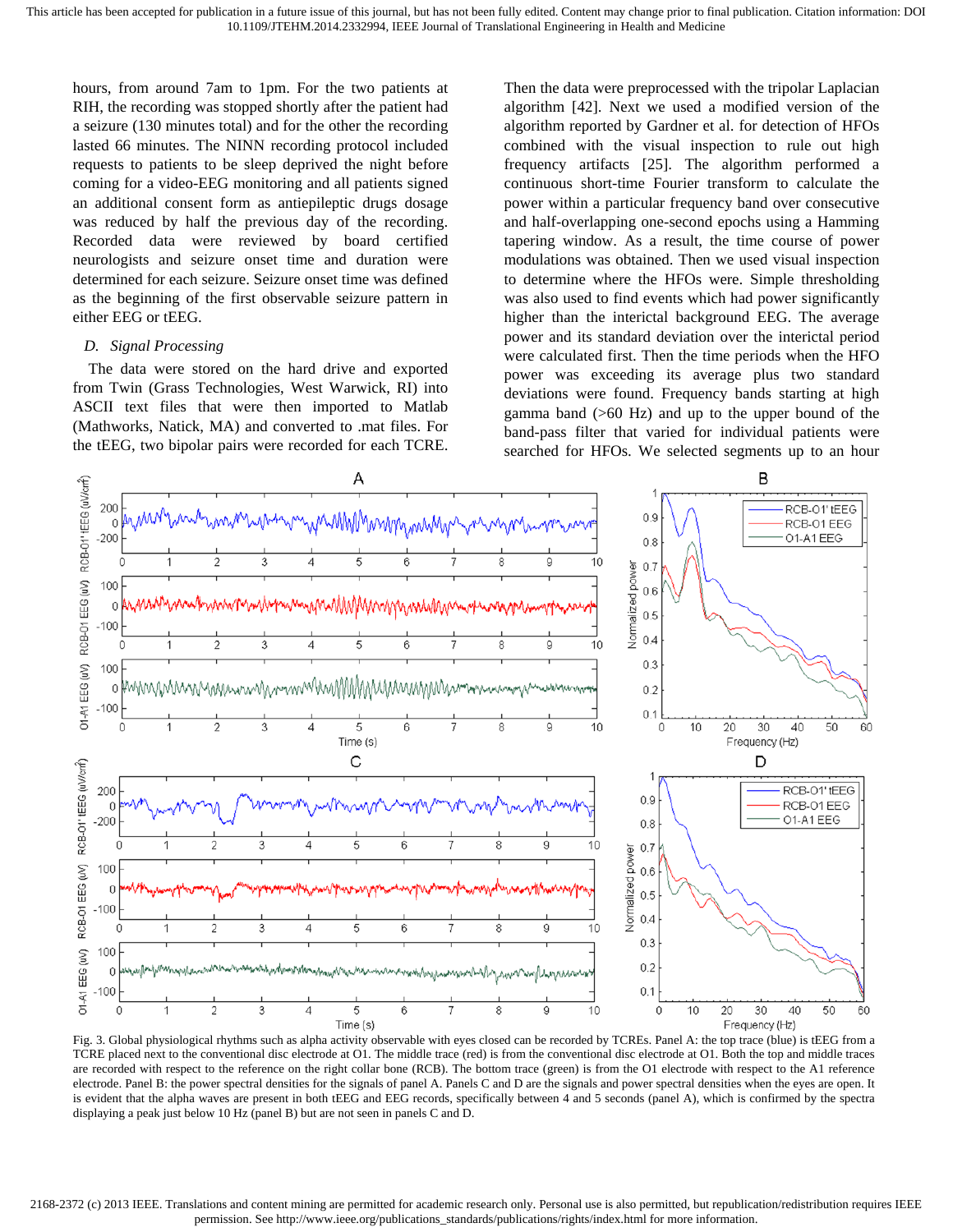$JTEHM-00056-2013$  5



Fig. 4. TCREs are relatively immune to myogenic activity. Panel A: the top trace (blue) is tEEG from a TCRE placed next to the conventional disc electrode at O1. The middle trace (red) is from the conventional disc electrode at O1. Both the top and middle traces are recorded with respect to the reference on the right collar bone (RCB). The bottom trace (green) is from the O1 disc electrode with respect to the A1 reference electrode. Conventional EEG is heavily corrupted by muscle artifacts which are evident from approximately 3 to 6 seconds of the record (middle [red] and bottom [green] traces) coinciding with head movements by the subject. These artifacts are nearly unnoticeable in the tEEG (top trace [blue]). Panel B: the power spectral densities for the signals shown in panel A. The power spectrum for the tEEG (blue) has much less high frequency power (> 30 Hz) due to myogenic activity.

prior to the onset of the seizures and generated spectrograms to follow the temporal dynamics of preseizure HFOs. For the patients who had epileptiform activity only but no seizures we calculated spectrograms on 10 minute long segments centered on the periods of epileptiform activity. For the patients who did not have either epileptiform activity or seizures we performed spectral analysis on multiple 10 minute long segments at various times during the recording.

#### *E. HFO/SOZ Correlation*

 To assess the relationship between tEEG channels containing HFOs preceding seizures and the SOZ the ratio between the number of tEEG channels with HFOs in the SOZ and the total number of tEEG channels with HFOs was calculated for each patient whose seizure was recorded. We also calculated the ratio between the total number of tEEG channels with HFOs and the total number of tEEG channels to assess how widespread the HFOs were for each patient. Both ratios were averaged for the five patients with seizures included in this study. Only the channels containing HFOs preceding the seizures were assessed. SOZ or IZ was determined for each patient independently by three epileptologists (IEMJ, JNG, and RSF) based on EEG data and videos only. The epileptologists did not have access to tEEG data and were not aware of the HFO detection results. In one patient the third SOZ was determined by the location of resection by the surgeon. A disjunctive (logical OR) fusion rule was used to combine the SOZ determinations by the three epileptologists. That is all channels determined as part of the SOZ (IZ) by either one of the epileptologists were considered to be a part of the SOZ (IZ).

## III. RESULTS

#### *A. Healthy Subject tEEG Testing*

First, we demonstrate the suitability of TCREs to provide a sound EEG signal sensitive to physiological rhythms such as alpha activity as well as their insensitivity to myogenic activity which often corrupts scalp EEG recordings especially in the high frequency range >30 Hz. If the TCRE attenuates volume conductance effects and has a greater sensitivity to local sources, how good is it for recording global brain rhythms such as alpha activity? Figure 3, (A/C) shows the signals that were recorded with eyes closed/open and their corresponding power spectral densities are presented in Fig. 3, (B/D). The alpha waves were present in tEEG (top trace, blue) coinciding with the corresponding alpha rhythm recorded by conventional disc electrodes (middle and bottom traces, red and green respectively) (Fig. 3, A, B). The alpha waves were blocked in both tEEG and EEG when the eyes were open (Fig. 3, C, D). Thus, this result demonstrates the ability of TCREs to record physiological rhythms.

A relative insensitivity of TCREs to myogenic activity is demonstrated by tEEG and EEG records obtained from the same subject during head movements (Fig. 4). In the middle trace (red) and the bottom trace (green) it is evident that from about 3 to 6 seconds there is a high-frequency contamination in the bipolar disc recordings that is significantly attenuated in the tEEG (top trace, blue). This high-frequency interference coincided with head movements and is most likely caused by muscle artifacts. Panel B of Fig. 4 shows the power spectral densities for the traces in panel A. The tEEG power (blue) has the lowest power in the higher frequencies range where the muscle artifact is prominent in the records from the conventional bipolar disc signals. From our experience, such attenuation

2168-2372 (c) 2013 IEEE. Translations and content mining are permitted for academic research only. Personal use is also permitted, but republication/redistribution requires IEEE permission. See http://www.ieee.org/publications\_standards/publications/rights/index.html for more information.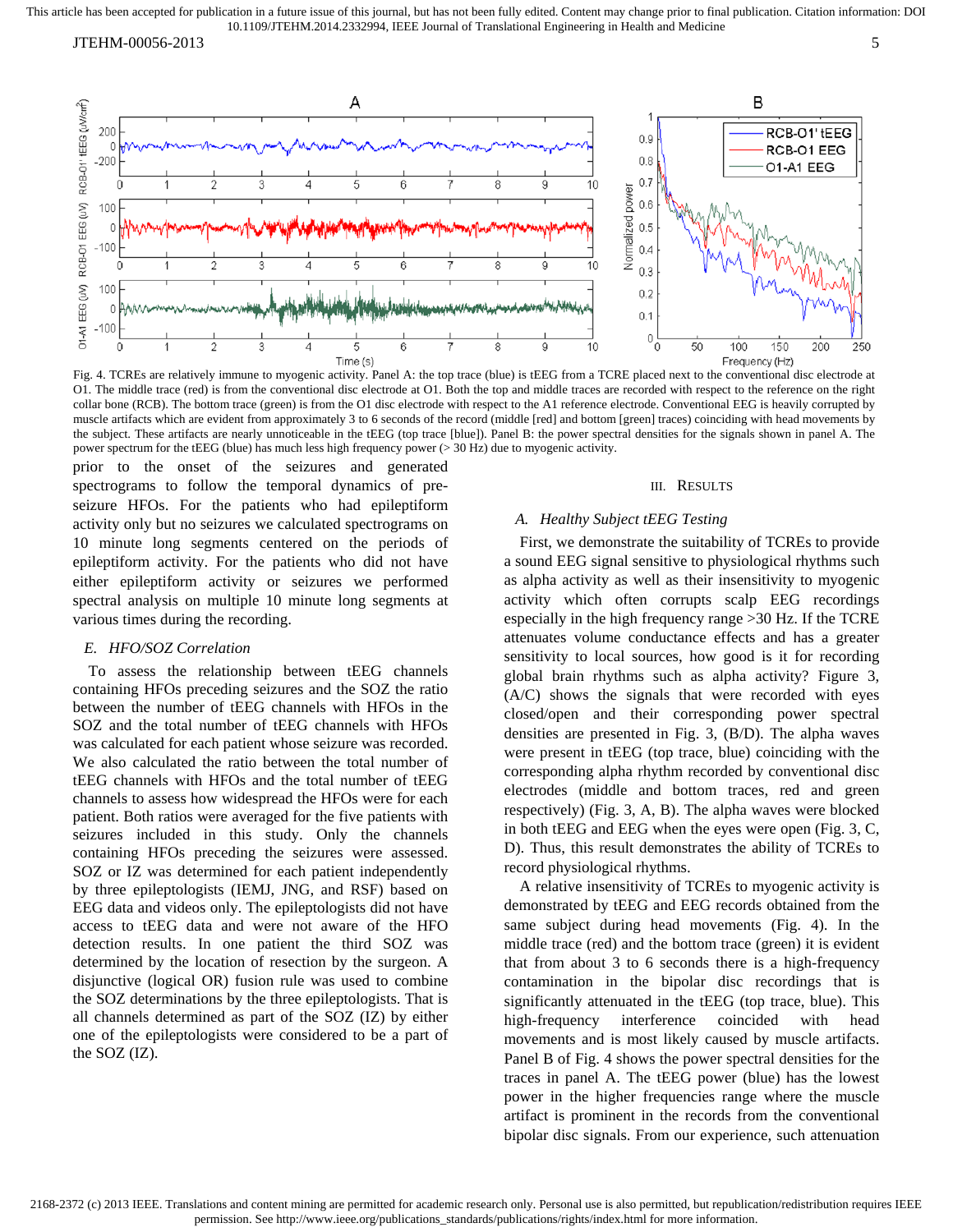

Fig. 5. A representative example of simultaneously recorded EEG and tEEG from one patient. Conventional EEG (bipolar montage, channel F8-F4, panels B, F and I, 1-70 Hz, 200 S/s), tEEG (from a tripolar electrode placed right behind the F8 position (F8'), panels D, H and J, 1-100 Hz, 200 S/s,) and their spectrograms (panels A, E and panels C, G for EEG and tEEG, respectively) starting ~10 min before and continuing during a generalized seizure with onset marked with the dashed vertical black line. The seizure is identified by marked increases in signal amplitude and power at all frequencies. Panels E-H: eleven-second EEG and tEEG segments (marked by the black line in panel C) are shown at higher temporal resolution. Note a series of high gamma-band burst HFOs at 60-80 Hz (highlighted by ellipse in C) occurring about every 2 s, which are clearly seen in the tEEG spectrogram only. Panels I, J: Further zoom-in of two-second segment shows one HFO in tEEG (black horizontal line in the panel J) while this HFO is absent in EEG (panel I).

of myogenic artifacts is observed consistently with tEEG records.

#### *B. Data from tEEG Recordings in Patients with Epilepsy*

Video-EEGs and tEEGs were performed in 12 patients. We separated the patients into 3 groups: (1) Patients who had clinical seizures (n=5), (2) patients with epileptiform activity but no seizures  $(n=3)$ , and  $(3)$  patients with neither epileptiform activity nor seizures (n=4). Simultaneously recorded EEG and tEEG and the corresponding spectrograms from representative patients are shown in Figs. 5 and 6. For Fig. 5 the patient was a 42-year-old woman with seizure onset at 9 years. Seizures were simple and complex partial. She had been diagnosed with right temporal lobe epilepsy and had undergone a right temporal lobectomy but seizures persisted. She was on clonazepam (CNZ), lamotrigine (LTG) and phenytoin (PHT) at the time of the study. In Figure 5 conventional EEG data are on panels A, B, E, F, and I and tEEG data are on panels C, D, G, H, and J. The conventional EEG data were obtained

2168-2372 (c) 2013 IEEE. Translations and content mining are permitted for academic research only. Personal use is also permitted, but republication/redistribution requires IEEE permission. See http://www.ieee.org/publications\_standards/publications/rights/index.html for more information.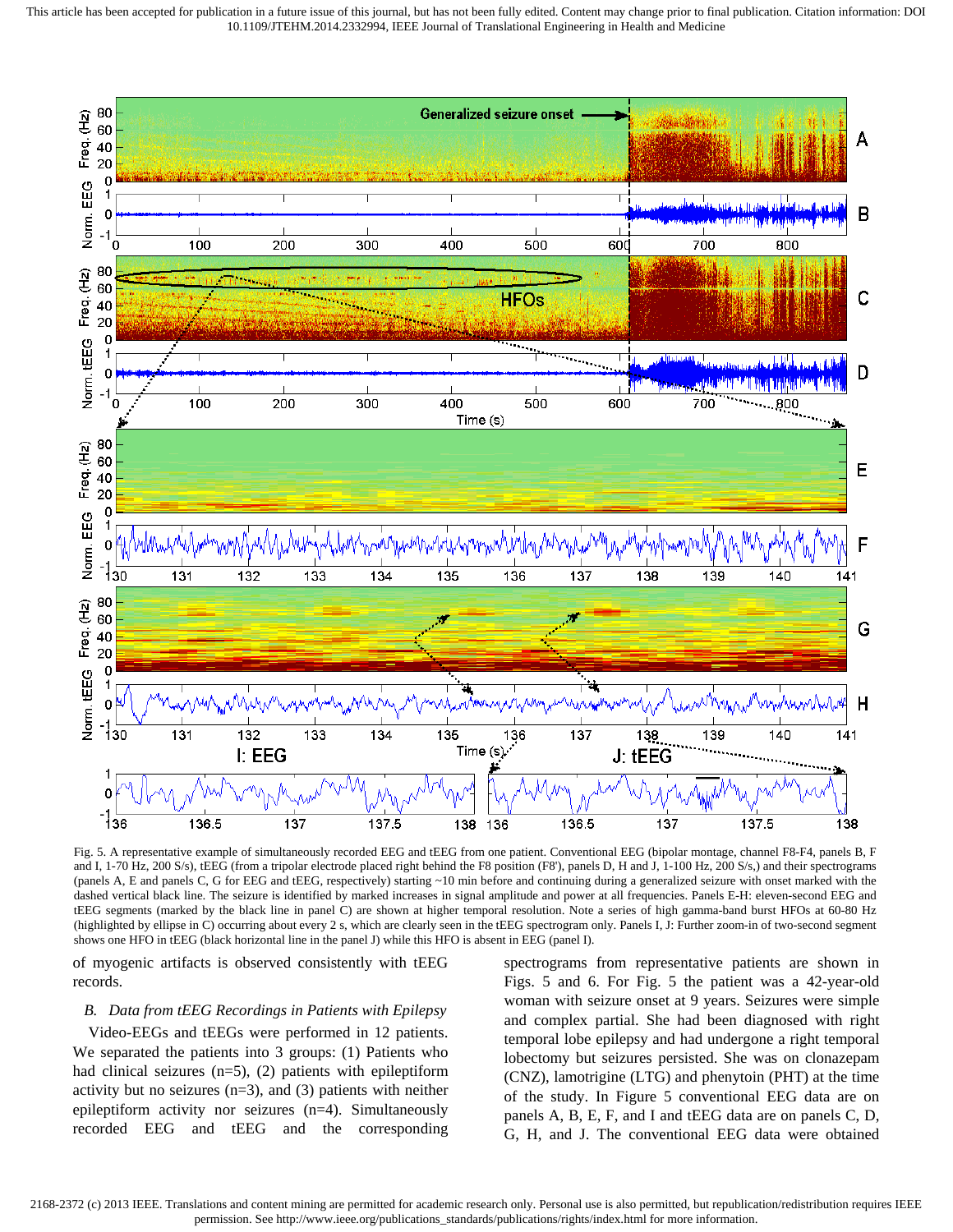$JTEHM-00056-2013$   $7$ 



Fig. 6. Panel B shows 12 minutes of bipolar EEG from Fp2-F4 (1-70 Hz, 200 S/s). Panel A is the corresponding spectrogram. Panel E shows 30 seconds of EEG from Panel B at the onset of the generalized seizure (dashed line). Panels C, D, and F are the corresponding tEEG signals from Fp2' (1-100 Hz, 200 S/s). Note the high gamma-band burst HFOs just prior to the partial seizure (highlighted by ellipse in panel C).

from the bipolar montage (channel F8-F4). The tEEG signals are from a TCRE placed directly behind the F8 electrode. This patient had a generalized seizure (onset at approximately 610 seconds in the time scale of panels A-D in Fig. 5). The seizure activity is evident by large increases in signal amplitude and power at all frequencies. Panels E, F, G, and H are eleven-second EEG and tEEG segments (marked by the black line in panel C) shown at higher sequential resolution. Note the series of high gamma-band HFOs between approximately 60 to 80 Hz (highlighted by ellipse in panel C) occurring about every two seconds which are clearly evident in the tEEG but not EEG, starting approximately 10 min prior to the generalized seizure activity (compare panels A and C as well as E and G). With further zoom in panels I and J showing two-second segments, one can see a high frequency burst in the tEEG (black horizontal line in the panel J) which is not present in the EEG (panel I).

Figure 6 portrays the data from a second patient that also had a seizure. This patient was a 45 year old male, with onset of epilepsy at 22 years. His seizures consisted of simple partial seizures followed by complex partial with or without secondarily generalization. He was on carbamazepine (CBZ) and LTG at the time of the recording. His magnetic resonance imaging showed left mesial temporal sclerosis and a right frontal venous angioma. Panel B shows bipolar EEG (Fp2-F4). Panel D shows tEEG recorded from location Fp2' directly behind the Fp2 disc electrode. Panels A and C are the corresponding time-frequency spectrograms. In this patient, we also found gamma band bursts  $(-70 \text{ Hz})$  in the tEEG,

approximately three minutes before the seizures. The black ellipse in Fig.6 (C) highlights the high gamma-band burst HFOs in the tEEG at location Fp2' approximately 4 min prior to the partial seizure. The HFOs are present throughout the pre-seizure spectrogram but became more consolidated around 70 Hz about 3 min prior to the seizure. In contrast, HFOs were not found in the EEG. It is also important that the tEEG during the tonic seizure was less contaminated with muscle and movement artifacts than the EEG (compare panels E and F). Also note the higher power in EEG (compare panels A and C) from approx. 400 to 650 s when the patient was still anxious/disoriented and moving while recovering from the seizure. During that same period the movement-related artifact power was much lower in tEEG (Fig. 6, C).

#### *C. HFO/SOZ Correlation*

 Overall, HFOs preceding seizures were present in tEEG data from all five patients whose seizures were recorded. For these five patients, out of all the tEEG channels that contained HFOs an average of 78.2% were also in the SOZ (IZ) (patient minimum: 42.9%; maximum: 100%). The average percentage of the total number of tEEG channels recorded that contained HFOs is equal to 35.5% (patient minimum: 5.3%; maximum: 73.7%).

 Figure 7 portrays the relationship between the clinical SOZ (IZ) and HFO-containing channels for two patients that we present the spectrograms for in Fig. 5 (panel A) and Fig. 6 (panel B) respectively.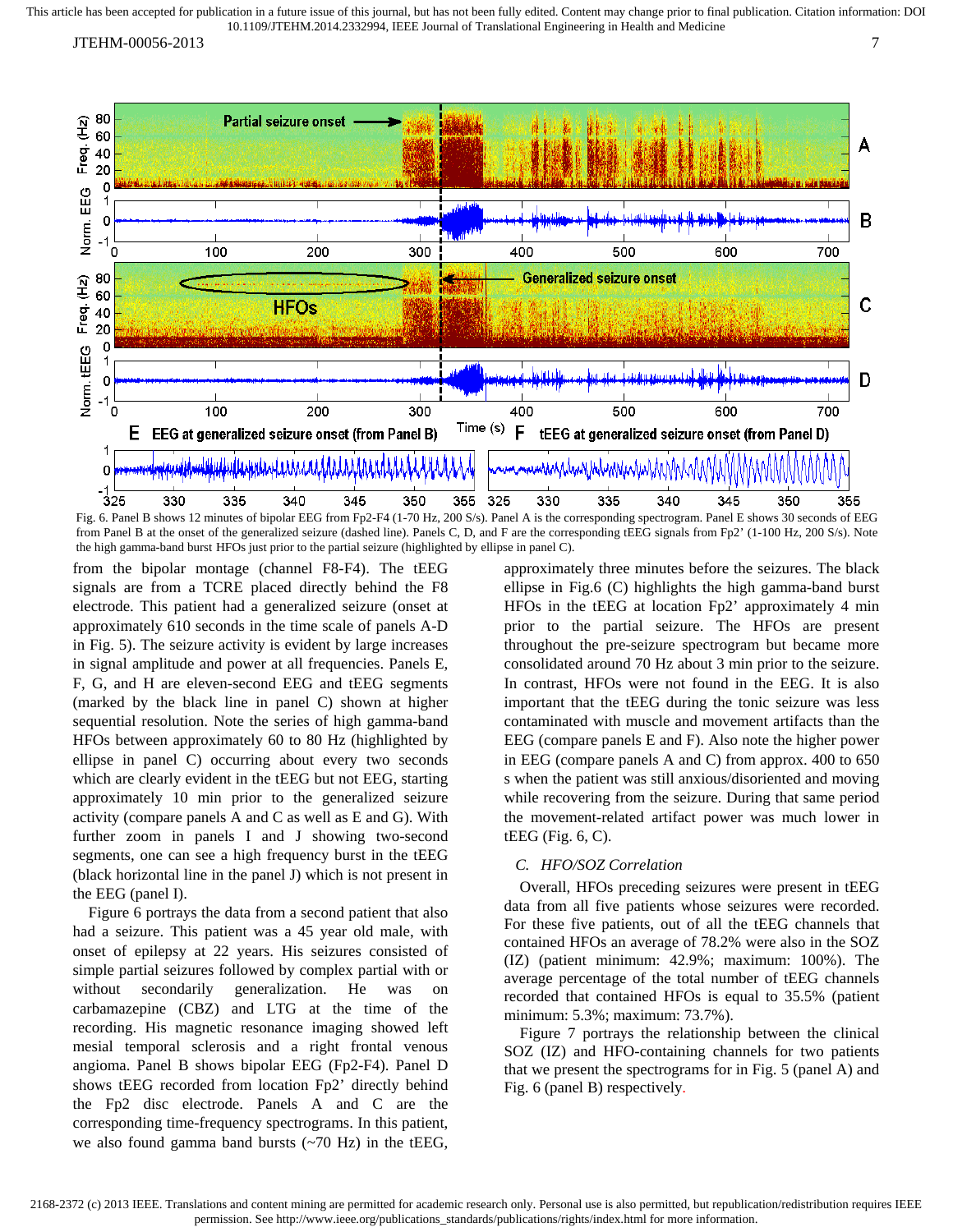

Fig. 7. Panel A shows the relationship between the clinical seizure onset zone (SOZ) and HFO-containing channels for the patient from Fig. 5. Panel B shows the relationship between the clinical irritative zone (IZ) and HFO-containing channels for the patient from Fig. 6. SOZ or IZ was determined for each patient independently by three epileptologists (IEMJ, JNG, and RSF) based on EEG data and videos only.

#### IV. DISCUSSION

It has been shown that EEG is frequently contaminated by artifacts originating from various sources such as scalp muscles, eye blinks, eye movements, or patient movement [49]. LeVan et al. [50] state what is intuitively obvious; artifacts obscuring the EEG at the time of seizure onset can greatly hinder the interpretation of the recorded seizures. During a tonic or tonic-clonic seizure, muscle activity is very prominent and is reflected in the EEG by random, high frequency signals [51]. Hallez et al. [52] showed that when EEGs were moderately contaminated with muscle artifacts blind source separation techniques based on canonical correlation provides signals that are more reliable for source estimation than raw EEG. They also found that in cases of severe muscle contamination of the EEG or when the muscle artifact had different spatial information than the spatial information of the epileptiform event, the blind source separation techniques based on canonical correlation did not work well. In general, a major reason why EEG has not reached its full potential in epilepsy diagnosis is due to artifact contamination.

We have found that the TCRE and the tEEG automatically attenuate myogenic activity and movement artifacts. In contrast to the typical examples of artifact contaminated conventional bipolar EEG, the tEEG is much less contaminated by the muscle activity. It should be noted that conventional approaches to remove muscle artifacts by digital signal processing (such as filtering) lead to significant loss of information since the gamma band activity and HFOs in general are within the bandwidth of the electromyogram (EMG). In other words, removing the EMG will inevitably remove high frequency components of the brain activity, which is not a desirable result. The tEEG, although not as obvious, may also be contaminated with EMG (Fig. 4, A, top blue trace) but from a much more local source. The EMG from more distant sources have nearly equal contributions on the elements of the TCRE and are cancelled out when the potentials on the elements are subtracted from each other with bipolar differences.

In this study, we show, in a limited number of patients, that high-power HFO activity is detected at specific locations on the scalp surface in the tEEG records of patients with epilepsy. This HFO activity was apparent prior to seizures. Although there may have been HFO activity at various times in the tEEG during the recordings the bandwidth of the HFO activity narrowed sharply and the power increased just prior to the seizure. We did not see the HFO activity in the conventional EEG, even when using bipolar montages which somewhat attenuates global artifacts. In some instances this may partially be due to the low-pass filter used to record the EEG. The EEG low-pass filter was set to 70 Hz and this cutoff frequency may have partially filtered out gamma band activity. However, the gamma band activity detected in the tEEG was often well below 70 Hz, in one case as low as 63 Hz, and in these cases the gamma band activity was still undetected in the conventional EEG. When a low-pass digital filter was applied to the tEEG at 70 Hz the HFOs were still present in the tEEG for patients whose HFOs were below 70 Hz. We do not know what the upper limit is for detecting HFOs on the scalp. In rats we have found an increase in power up to 300 Hz during PTZ-induced seizure electrographic activity recorded with tEEG [53]. In two patients having seizures for whom the data were filtered 1-250 Hz and 1-500 Hz respectively and digitized at 1600 S/s we have detected HFO preceding seizures in gamma, ripple, and fast ripple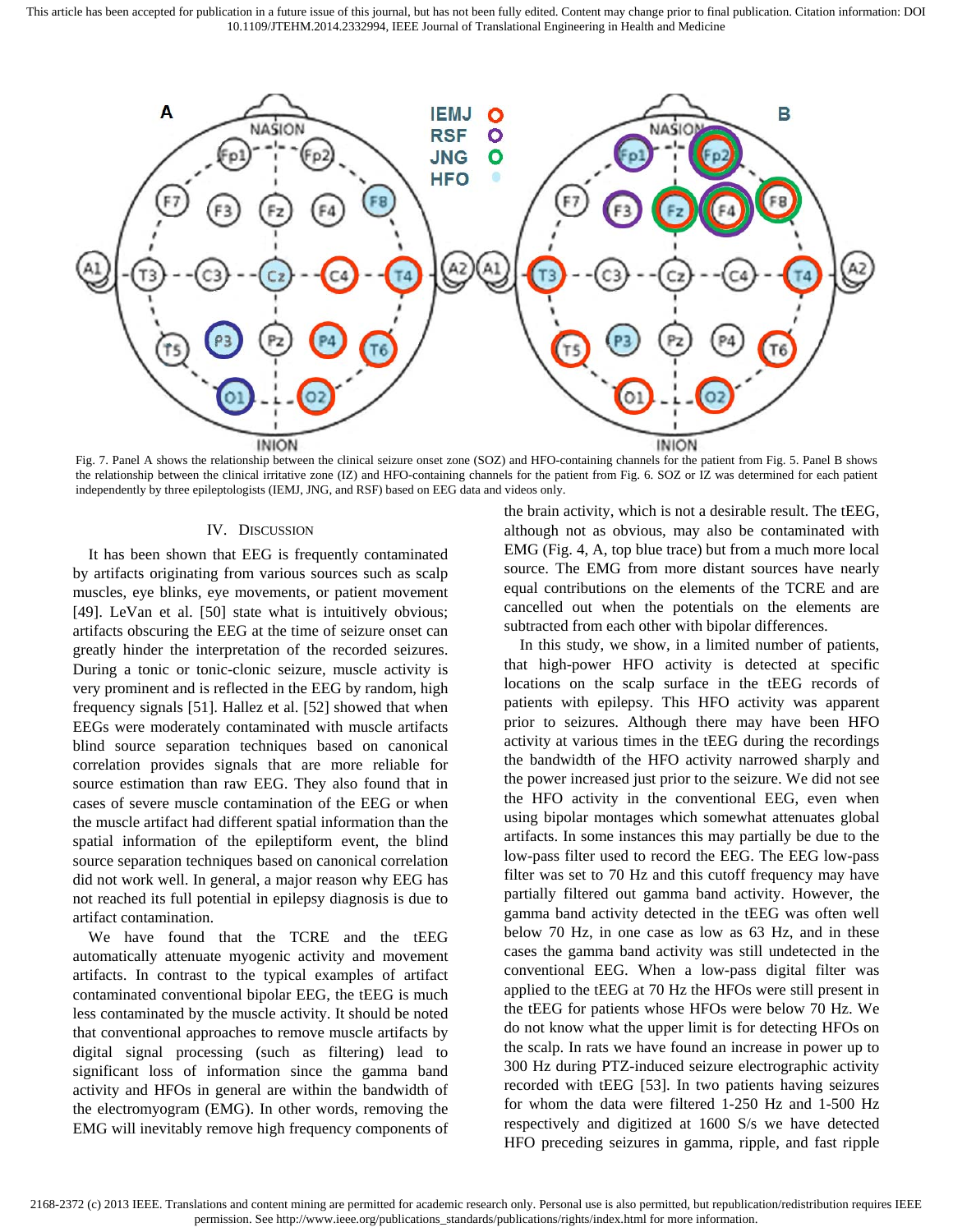JTEHM-00056-2013 9

bands at frequencies up to 425 Hz.

A potential disadvantage of recording with TCRE is deemphasis of non-artifactual signals with wide spatial distribution, for example, spike-waves [54]. Therefore, recording with TCREs may be complementary to conventional recordings for some purposes. We intend to develop the circuitry to record both tEEG and an EEG approximation from the same sensor in the near future.

Despite a limited sample size of patients having seizures in this study (5 patients) we were able to investigate a possible correlation between the clinically determined SOZ (IZ) and the location of HFOs detected by TCREs. HFOs preceding seizures were present in tEEG data from all five patients whose seizures were recorded in an average of 35.5% of the patient's tEEG channels. Out of those channels containing HFOs an average of 78.2% were within SOZ (IZ) determined independently by three epileptologists based on EEG data and videos. In all five patients who had recorded seizures, at least one channel in the SOZ exhibited HFOs (in one out of five patients HFOs were present in a single tEEG channel). In two patients no specific SOZ was determined but rather an IZ. For those two patients HFOs were present in 7 and 4 tEEG channels respectively out of 20 (35%) and 19 (21%) channels total respectively which is on par with the population average of 35.5%. Examples of the relationship between the SOZ (IZ) and HFO-containing channels are presented in Fig. 7. Panel A portrays a SOZ for the patient from Fig. 5. For this patient SOZ definitions from two epileptologists (IEMJ and RSF) did not overlap. The third epileptologist (JNG) mentioned 4 Hz activity over central leads but no clear electrographic onset. Panel B portrays an IZ for the patient from Fig. 6. For this patient SOZ definitions from all three epileptologists (IEMJ, JNG, and RSF) overlapped for two channels (Fp2 and F4) over the right frontal lobe. These preliminary results support that tEEG is capable of detecting HFOs from the scalp, which are not usually seen in conventional EEG records. Further studies with more patients are needed to more accurately correlate locations of (presumably abnormal) HFO activity with clinically determined SOZ as well as the resected tissue in surgical cases.

Due to the improved signal quality of tEEG we hope that in the future we will be able to use tEEG to detect seizures and trigger stimulation to attenuate seizures. We have shown that transcranial focal electrical stimulation (TFS) via TCREs in rat models was effective in reducing penicillin-induced myoclonic jerks [55], [56], pilocarpineinduced status epilepticus (an extreme form of continuing seizures) [57] and in a third model, we applied TFS in rats treated by pentylenetetrazole (PTZ). TFS significantly reduced PTZ-induced hypersynchrony at the beta and gamma frequencies [58], Most recently we developed an automatic non-invasive seizure control system based on TFS and tested it successfully on rats [59].

#### ACKNOWLEDGMENT

We thank our patients and their relatives for taking part

in this research. We are thankful to Dr. Marycarmen Fernández González-Aragón and Dr. Álvaro Moreno Avellán for their support while using the NINN video-EEG lab. We are also thankful to the technologists at NINN, Stanford, and RIH.

#### **REFERENCES**

- [1] W. A. Hauser and J. F. Annegers, "Risk factors for epilepsy," *Epilepsy Res. Suppl.*, vol. 4, pp. 45–52, 1991.
- [2] E. H. Reynolds, "ILAE/IBE/WHO Global Campaign 'Out of the Shadows': global and regional developments," *Epilepsia*, vol. 42, no. 8, pp. 1094– 1100, 2001.
- [3] G. K. Dash, A. Radhakrishnan, C. Kesavadas, M. Abraham, P. S. Sarma, K. Radhakrishnan, "An audit of the presurgical evaluation and patient selection for extratemporal resective epilepsy surgery in a resourcepoor country", *Seizure*, vol. 21, no. 5, pp. 361-366, 2012.
- [4] S. Sinha, D. K. Prashantha, K. Thennarasu, Rao G. S. Umamaheshwara, P. Satishchandra, "Refractory status epilepticus: a developing country perspective", *J. Neurol. Sci*., vol. 290, no. 1-2, pp. 60-65, 2010.
- [5] G. A. Worrell, L. Parish, S. D. Cranstoun, R. Jonas, G. Baltuch, and B. Litt, "High-frequency oscillations and seizure generation in neocortical epilepsy," *Brain*, vol. 127, no. 7, pp. 1496–1506, 2004.
- [6] J. Jacobs, P. LeVan, R. Chander, J. Hall, F. Dubeau, and J. Gotman, "Interictal high-frequency oscillations (80–500 Hz) are an indicator of seizure onset areas independent of spikes in the human epileptic brain," *Epilepsia*, vol. 49, no. 11, pp. 1893–1907, 2008.
- [7] J. Jacobs, M. Zijlmans, R. Zelmann, C.-É. Chatillon, J. Hall, A. Olivier, F. Dubeau, and J. Gotman, "Highfrequency electroencephalographic oscillations correlate with outcome of epilepsy surgery," *Ann. Neurol.*, vol. 67, no. 2, pp. 209–220, 2010.
- [8] M. Zijlmans, P. Jiruska, R. Zelmann, F. S. Leijten, J. G. Jefferys, and J. Gotman, "High-frequency oscillations as a new biomarker in epilepsy," *Ann. Neurol.*, vol. 71, no. 2, pp. 169–178, 2012.
- [9] I. Matoth, I. Taustein, B. S. Kay, and Y. A. Shapira, "Overuse of EEG in the evaluation of common neurologic conditions," *Pediatr. Neurol.*, vol. 27, no. 5, pp. 378–383, 2002.
- [10] K. Aydin, C. Okuyaz, A. Serdaroglu, and K. Gücüyener, "Utility of electroencephalography in the evaluation of common neurologic conditions in children," *J. Child Neurol.*, vol. 18, no. 6, pp. 394– 396, 2003.
- [11] R. S. Fisher, W. R. Webber, R. P. Lesser, S. Arroyo, and S. Uematsu, "High-frequency EEG activity at the start of seizures.," *J. Clin. Neurophysiol. Off. Publ. Am. Electroencephalogr. Soc.*, vol. 9, no. 3, p. 441, 1992.
- [12] P. J. Allen, D. R. Fish, and S. J. M. Smith, "Very highfrequency rhythmic activity during SEEG suppression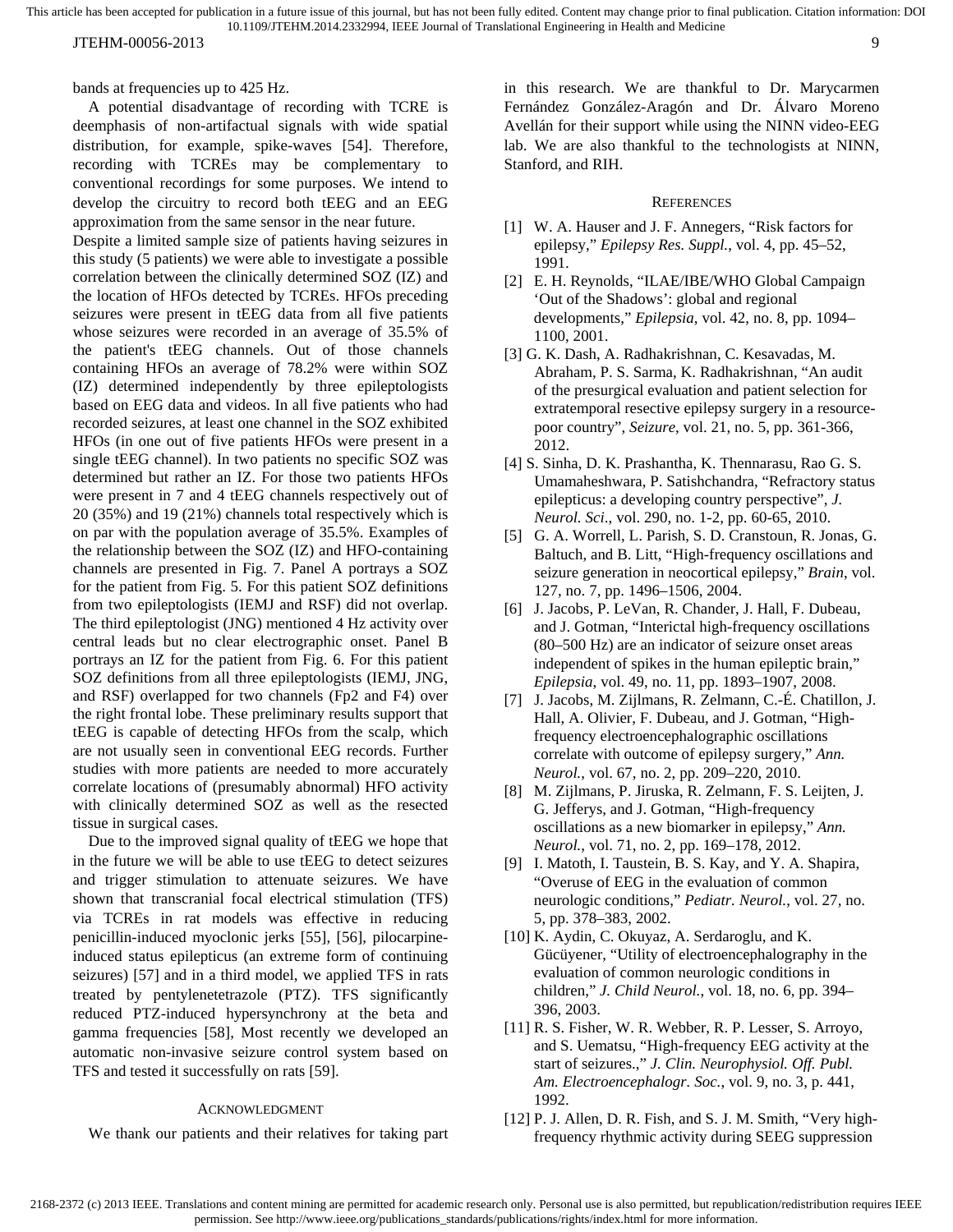in frontal lobe epilepsy," *Electroencephalogr. Clin. Neurophysiol.*, vol. 82, no. 2, pp. 155–159, 1992.

- [13] R. D. Traub, J. G. Jefferys, and M. A. Whittington, *Fast oscillations in cortical circuits*. MIT press, 1999.
- [14] C. S. Herrmann and T. Demiralp, "Human EEG gamma oscillations in neuropsychiatric disorders," *Clin. Neurophysiol.*, vol. 116, no. 12, pp. 2719–2733, 2005.
- [15] S. Rampp and H. Stefan, "Fast activity as a surrogate marker of epileptic network function?," *Clin. Neurophysiol.*, vol. 117, no. 10, pp. 2111–2117, 2006.
- [16] J. R. Hughes, "Gamma, fast, and ultrafast waves of the brain: their relationships with epilepsy and behavior," *Epilepsy Behav.*, vol. 13, no. 1, pp. 25–31, 2008.
- [17] S.-A. Lee, D. D. Spencer, and S. S. Spencer, "Intracranial EEG seizure-onset patterns in neocortical epilepsy," *Epilepsia*, vol. 41, no. 3, pp. 297–307, 2000.
- [18] A. V. Medvedev, "Temporal binding at gamma frequencies in the brain: paving the way to epilepsy?," *Australas. Phys. Eng. Sci. Med.*, vol. 24, no. 1, pp. 37– 48, 2001.
- [19] A. Bragin, C. L. Wilson, R. J. Staba, M. Reddick, I. Fried, and J. Engel Jr, "Interictal high-frequency oscillations (80-500 Hz) in the human epileptic brain: entorhinal cortex," *Ann. Neurol.*, vol. 52, no. 4, pp. 407–415, Oct. 2002.
- [20] A. V. Medvedev, "Epileptiform spikes desynchronize and diminish fast (gamma) activity of the brain: An 'anti-binding' mechanism?," *Brain Res. Bull.*, vol. 58, no. 1, pp. 115–128, 2002.
- [21] R. J. Staba, C. L. Wilson, A. Bragin, I. Fried, and J. Engel, "Quantitative analysis of high-frequency oscillations (80–500 Hz) recorded in human epileptic hippocampus and entorhinal cortex," *J. Neurophysiol.*, vol. 88, no. 4, pp. 1743–1752, 2002.
- [22] G. A. Worrell, E. L. So, J. Kazemi, T. J. O'Brien, R. K. Mosewich, G. D. Cascino, F. B. Meyer, and W. R. Marsh, "Focal ictal beta discharge on scalp EEG predicts excellent outcome of frontal lobe epilepsy surgery," *Epilepsia*, vol. 43, no. 3, pp. 277–282, Mar. 2002.
- [23] F. Grenier, I. Timofeev, and M. Steriade, "Neocortical very fast oscillations (ripples, 80–200 Hz) during seizures: intracellular correlates," *J. Neurophysiol.*, vol. 89, no. 2, pp. 841–852, 2003.
- [24] J. O. Willoughby, S. P. Fitzgibbon, K. J. Pope, L. Mackenzie, A. V. Medvedev, C. R. Clark, M. P. Davey, and R. A. Wilcox, "Persistent abnormality detected in the non-ictal electroencephalogram in primary generalised epilepsy," *J. Neurol. Neurosurg. Psychiatry*, vol. 74, no. 1, pp. 51–55, 2003.
- [25] A. B. Gardner, G. A. Worrell, E. Marsh, D. Dlugos, and B. Litt, "Human and automated detection of highfrequency oscillations in clinical intracranial EEG recordings," *Clin. Neurophysiol.*, vol. 118, no. 5, pp. 1134–1143, 2007.
- [26] R. J. Staba, L. Frighetto, E. J. Behnke, G. W. Mathern, T. Fields, A. Bragin, J. Ogren, I. Fried, C. L. Wilson,

and J. Engel, "Increased fast ripple to ripple ratios correlate with reduced hippocampal volumes and neuron loss in temporal lobe epilepsy patients," *Epilepsia*, vol. 48, no. 11, pp. 2130–2138, 2007.

- [27] G. A. Worrell, A. B. Gardner, S. M. Stead, S. Hu, S. Goerss, G. J. Cascino, F. B. Meyer, R. Marsh, and B. Litt, "High-frequency oscillations in human temporal lobe: simultaneous microwire and clinical macroelectrode recordings," *Brain*, vol. 131, no. 4, pp. 928–937, 2008.
- [28] J. A. Blanco, M. Stead, A. Krieger, J. Viventi, W. R. Marsh, K. H. Lee, G. A. Worrell, and B. Litt, "Unsupervised classification of high-frequency oscillations in human neocortical epilepsy and control patients," *J. Neurophysiol.*, vol. 104, no. 5, pp. 2900– 2912, 2010.
- [29] A. V. Medvedev, A. M. Murro, and K. J. Meador, "Abnormal interictal gamma activity may manifest a seizure onset zone in temporal lobe epilepsy.," *Int. J. Neural Syst.*, vol. 21, no. 2, p. 103, 2011.
- [30] L. P. Andrade-Valenca, F. Dubeau, F. Mari, R. Zelmann, and J. Gotman, "Interictal scalp fast oscillations as a marker of the seizure onset zone," *Neurology*, vol. 77, no. 6, pp. 524–531, 2011
- [31] H. Berger, "Über das elektrenkephalogramm des menschen," *European Archives of Psychiatry and Clinical Neuroscience*, vol. 87, no. 1, pp. 527-570, 1929.
- [32] P. L. Nunez and R. Srinivasan, *Electric fields of the brain: the neurophysics of EEG*. Oxford University Press, USA, 2006.
- [33] G. Buzsaki, *Rhythms of the Brain*. Oxford University Press, USA, 2009.
- [34] A. von Stein and J. Sarntin, "Different frequencies for different scales of cortical integration: from local gamma to long range alpha/theta synchronization," *Int. J. Psychophysiol.*, vol. 38, pp. 301-313, 2000.
- [35] G. Buzsaki and A. Draguhn, "Neuronal oscillations in cortical networks," *Science*, vol. 304, pp. 1926-1929, 2004.
- [36] F. Babiloni, C. Babiloni, L. Fattorini, F. Carducci, P. Onorati, and A. Urbano, "Performances of surface Laplacian estimators: a study of simulated and real scalp potential distributions," *Brain Topogr.*, vol. 8, no. 1, pp. 35–45, 1995.
- [37] T. Gasser, L. Sroka, and J. Möcks, "The transfer of EOG activity into the EEG for eyes open and closed," *Electroencephalogr. Clin. Neurophysiol.*, vol. 61, no. 2, pp. 181–193, 1985.
- [38] T. Gasser, L. Sroka, and J. Möcks, "The correction of EOG artifacts by frequency dependent and frequency independent methods," *Psychophysiology*, vol. 23, no. 6, pp. 704–712, 1986.
- [39] S. K. Law, P. L. Nunez, and R. S. Wijesinghe, "Highresolution EEG using spline generated surface Laplacians on spherical and ellipsoidal surfaces," *Biomed. Eng. Ieee Trans.*, vol. 40, no. 2, pp. 145–153, 1993.

<sup>2168-2372 (</sup>c) 2013 IEEE. Translations and content mining are permitted for academic research only. Personal use is also permitted, but republication/redistribution requires IEEE permission. See http://www.ieee.org/publications\_standards/publications/rights/index.html for more information.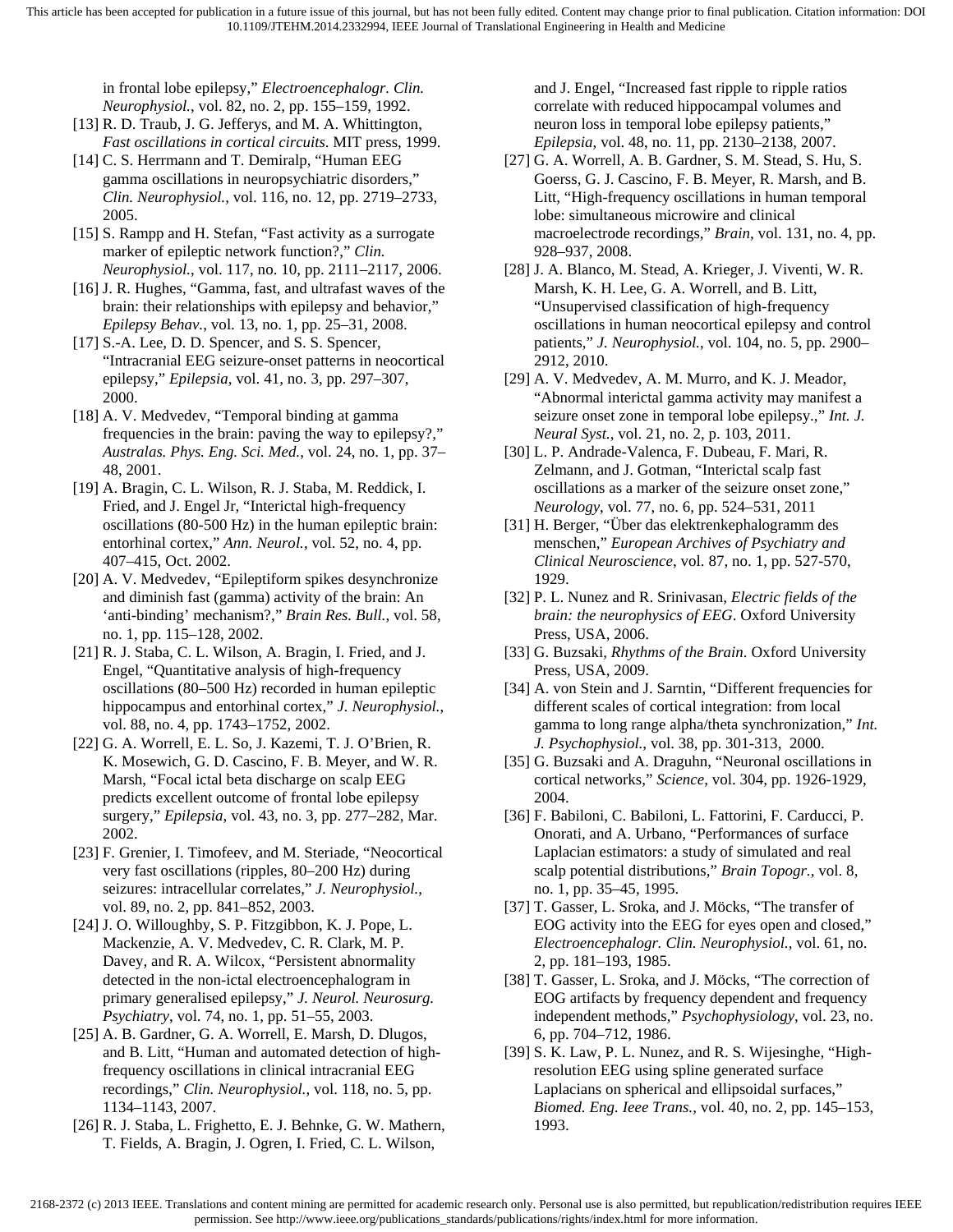JTEHM-00056-2013 11

- [40] P. L. Nunez, R. B. Silberstein, P. J. Cadusch, R. S. Wijesinghe, A. F. Westdorp, and R. Srinivasan, "A theoretical and experimental study of high resolution EEG based on surface Laplacians and cortical imaging," *Electroencephalogr. Clin. Neurophysiol.*, vol. 90, no. 1, pp. 40–57, 1994.
- [41] J. E. Desmedt, V. Chalklin, and C. Tomberg, "Emulation of somatosensory evoked potential (SEP) components with the 3-shell head model and the problem of 'ghost potential fields' when using an average reference in brain mapping," *Electroencephalogr. Clin. Neurophysiol. Potentials Sect.*, vol. 77, no. 4, pp. 243–258, 1990.
- [42] G. Besio, K. Koka, R. Aakula, and W. Dai, "Tri-polar concentric ring electrode development for Laplacian electroencephalography," *Biomed. Eng. Ieee Trans.*, vol. 53, no. 5, pp. 926–933, 2006.
- [43] B. He, "Brain electric source imaging: scalp Laplacian mapping and cortical imaging," *Crit. Rev. Biomed. Eng.*, vol. 27, no. 3–5, pp. 149–188, 1999.
- [44] K. Koka and W. G. Besio, "Improvement of spatial selectivity and decrease of mutual information of tripolar concentric ring electrodes," *J. Neurosci. Methods*, vol. 165, no. 2, pp. 216–222, 2007.
- [45] S. Shinnar, "The new ILAE classification," *Epilepsia*, vol. 51, no. 4, pp. 715–717, 2010.
- [46] ILAE, "Proposal for revised clinical and electroencephalographic classification of epileptic seizures. From the Commission on Classification and Terminology of the International League Against Epilepsy," *Epilepsia*, vol. 22, no. 4, pp. 489–501, Aug. 1981.
- [47] ILAE, "Proposal for revised classification of epilepsies and epileptic syndromes," *Epilepsia*, vol. 30, pp. 389– 399, 1989.
- [48] F. Rosenow and H. Lüders, "Presurgical evaluation of epilepsy," *Brain*, vol. 124, no. 9, pp. 1683–1700, 2001.
- [49] E. Niedermeyer and F. L. Da Silva, *Electroencephalography: basic principles, clinical applications, and related fields*. Lippincott Williams & Wilkins, 2005.
- [50] P. LeVan, E. Urrestarazu, and J. Gotman, "A system for automatic artifact removal in ictal scalp EEG based on independent component analysis and Bayesian classification," *Clin. Neurophysiol.*, vol. 117, no. 4, pp. 912–927, 2006.
- [51] A. Vergult, W. De Clercq, A. Palmini, B. Vanrumste, P. Dupont, S. Van Huffel, and W. Van Paesschen, "Improving the Interpretation of Ictal Scalp EEG: BSS–CCA Algorithm for Muscle Artifact Removal," *Epilepsia*, vol. 48, no. 5, pp. 950–958, 2007.
- [52] H. Hallez, M. De Vos, B. Vanrumste, P. Van Hese, S. Assecondi, K. Van Laere, P. Dupont, W. Van Paesschen, S. Van Huffel, and I. Lemahieu, "Removing muscle and eye artifacts using blind source separation techniques in ictal EEG source imaging," *Clin. Neurophysiol.*, vol. 120, no. 7, pp. 1262–1272, 2009.
- [53] O. Makeyev, X. Liu, L. Wang, Z. Zhu, A. Taveras, D. Troiano, A. V. Medvedev, and W. G. Besio, "Feasibility of recording high frequency oscillations with tripolar concentric ring electrodes during pentylenetetrazole-induced seizures in rats," *Conf. Proc. IEEE Eng. Med. Biol. Soc.*, vol. 2012, pp. 4599– 4602, 2012.
- [54] H. Yoshinaga, K. Kobayashi, M. Sato, E. Oka, and S. Ohtahara, "Investigation of bilateral synchronous spike-wave discharge by EEG topography," *Brain Topogr.*, vol. 8, no. 3, pp. 255–260, 1996.
- [55] W. G. Besio, K. Koka, K. S. Gale, and A. V. Medvedev, "Preliminary data on anticonvulsant efficacy of transcutaneous electrical stimulation via novel concentric ring electrodes," *Sc Schachter Jv Guttag Sj Schiff Dl Schomer Summit Contrib. Adv. Appl. Technol. Epilepsy Cimitnio Epilepsy Innov. Summit Boston*, pp. 3–46, 2008.
- [56] W. G. Besio, K. N. Gale, and A. V. Medvedev, "Possible therapeutic effects of transcutaneous electrical stimulation via concentric ring electrodes," *Epilepsia*, vol. 51, no. s3, pp. 85–87, 2010.
- [57] W. G. Besio, K. Koka, and A. Cole, "Feasibility of non-invasive transcutaneous electrical stimulation for modulating pilocarpine-induced status epilepticus seizures in rats," *Epilepsia*, vol. 48, no. 12, pp. 2273– 2279, 2007.
- [58] W. G. Besio, X. Liu, L. Wang, A. V. Medvedev, and K. Koka, "Transcutaneous focal electrical stimulation via concentric ring electrodes reduces synchrony induced by pentylenetetrazole in beta and gamma bands in rats.," *Int. J. Neural Syst.*, vol. 21, no. 2, p. 139, 2011.
- [59] O. Makeyev, X. Liu, H. Luna-Munguía, G. Rogel-Salazar, S. Mucio-Ramirez, Y. Liu, Y. L. Sun, S. M. Kay, and W. G. Besio, "Toward a noninvasive automatic seizure control system in rats with transcranial focal stimulations via tripolar concentric ring electrodes," *Neural Syst. Rehabil. Eng. Ieee Trans.*, vol. 20, no. 4, pp. 422–431, 2012.



**Dr. Walter G. Besio** (S'92–M'02– SM'06) received the B.S.E.E. degree from University of Central Florida, Orlando, in 1993, and the M.S. and Ph.D. degrees in biomedical engineering from University of Miami, Coral Gables, FL, in 1997 and 2002, respectively. Dr. Besio is an Associate Professor in the Electrical, Computer, and Biomedical

Engineering Department at the University of Rhode Island. His laboratory performs research to develop innovative biomedical instrumentation for diagnosis and therapies for enhancing the lives of persons with disease and disability. This work involves unique concentric electrodes for neuromodulation and brain computer interfacing (bidirectional). He is an IEEE EMBS (past EMBS Sensors Council representative, North American Administrative Committee Member, and Wearable Biomedical Sensors and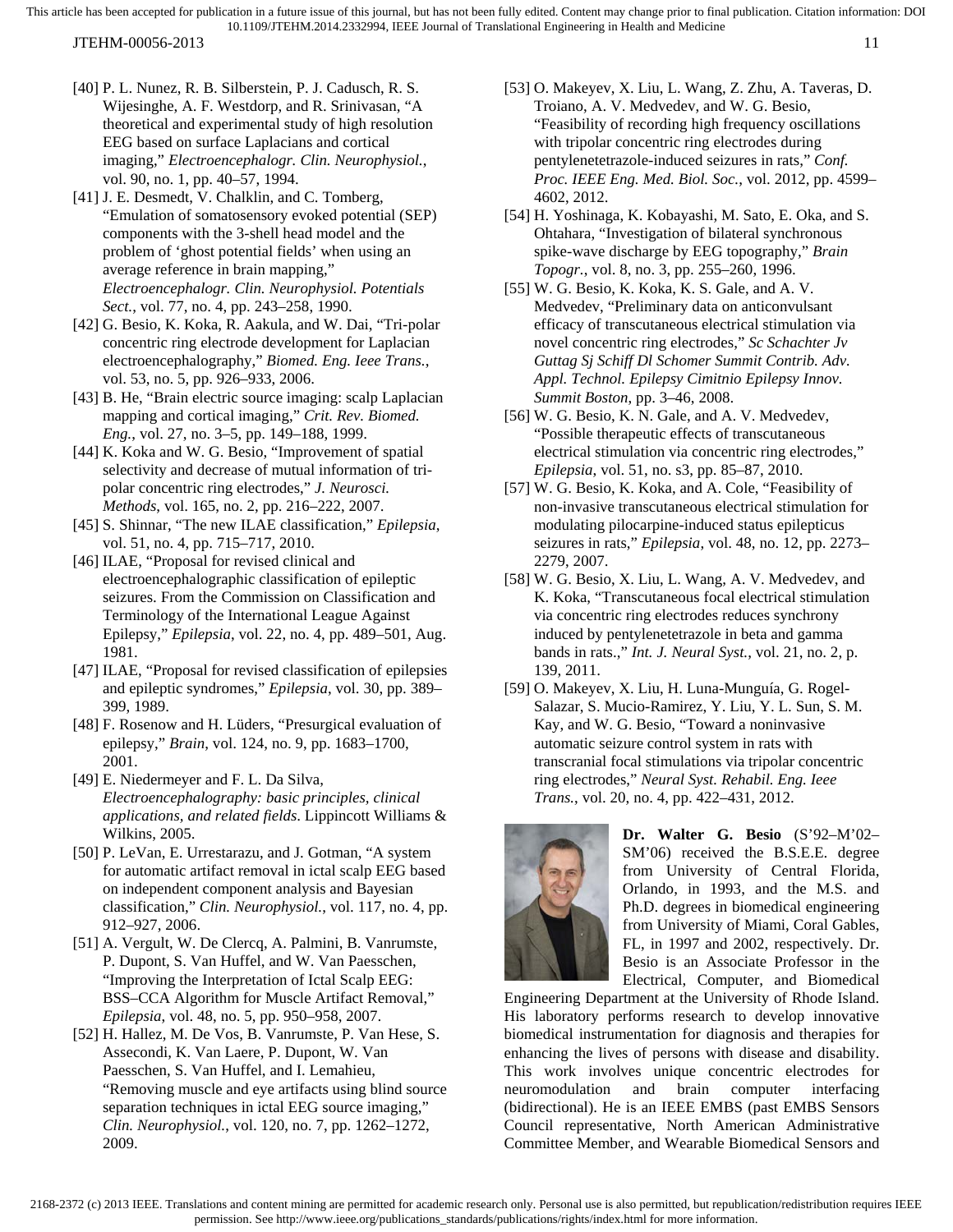Systems Technical Committee Chair), an active member of the American Epilepsy Society (Technical Committee).



**Dr. Martínez-Juárez**, M.D., M.S., is a Neurologist-Epileptologist and Head of the Epilepsy Clinic, National Institute of Neurology and Neurosurgery, Mexico, Professor of Clinical

Epileptology Fellowship, National Autonomous University of Mexico (UNAM) and National Institute of Neurology and Neurosurgery, Mexico. She completed Postdoctoral Fellow training in Epileptology at the Comprehensive Epilepsy Program, David Geffen School of Medicine, UCLA and VA GLAS-West Los Angeles Epilepsy Center of Excellence, Los Angeles. Her research interests are primarily in juvenile myoclonic epilepsy and genetics of epilepsy.



**Dr. Oleksandr Makeyev** (S'03–M'10) received his B.Sc. in mathematics and M.Sc. in statistics from Taras Shevchenko National University of Kyiv, Ukraine, in 2003 and 2005 respectively. In 2006 he began working towards his Ph.D. in engineering science from Clarkson University,

Potsdam, NY receiving it in 2010. Since then he has been with the Department of Electrical, Computer, and Biomedical Engineering at the University of Rhode Island, Kingston, RI. His broad research interests include development and application of computational intelligence and statistics based signal processing and pattern recognition methods to engineering problems with an emphasis on biomedical engineering.



**Dr. John Gaitanis**, M.D. received a B.S. from Rutgers University in 1992 and an M.D. from Brown University in 1996. He is currently an Associate Professor of Neurology and Pediatrics (clinical) at the Warren Alpert Medical School of Brown University and the Director of Pediatric Epilepsy at

Hasbro Children's Hospital. Dr. Gaitanis' research interests include brain malformations, pediatric epilepsy, and use of electroencephalography in the diagnosis of neurological conditions.



**Dr. Andrew S. Blum** received the BA degree from Yale in 1982, the PhD from The Rockefeller University in 1988 and the MD from Cornell Medical College in 1989. He completed a Neurology

Residency at Johns Hopkins Hospital, then an Epilepsy and Clinical Neurophysiology Fellowship at Beth Israel Hospital and Harvard Medical School. Dr. Blum stayed on faculty at Beth Israel Hospital / Harvard from 1996-2000. He then came to Rhode Island Hospital and the Alpert Medical School of Brown University where he is an Associate Professor of Neurology. Dr. Blum serves as Director of the Comprehensive Epilepsy Program, Adult Epilepsy and the EEG Laboratory, and is Deputy Chief of the Department of Neurology at Rhode Island Hospital.

Dr. Blum co-edited *The Clinical Neurophysiology Primer* (Springer, 2007). Dr. Blum's current research interests focus upon epilepsy co-morbidities, particularly psychiatric and cognitive concerns, epilepsy in older populations, and the pathophysiology of epileptic seizures including mechanisms germane to SUDEP, sudden unexplained death in epilepsy.



**Dr. Robert Fisher** is Maslah Saul MD Professor and Director of the Stanford Epilepsy Center. He had research awards from the Klingenstein Foundation, EF, CURE and NIH. He published 160 peerreviewed articles and 5 books. He

was named 1996-2013 in Best Doctors in America. He received the Ambassador Award from the International League Against Epilepsy, the 2005 AES Service Award and the 2006 Annual Clinical Research Award. Dr. Fisher is Past-President of the American Epilepsy Society, and has served on the Board of the ILAE and as Editor-in-Chief of the Journal, Epilepsia. He is immediate past Editor-in-Chief of the website epilepsy.com. His research is on new devices to treat epilepsy.



**Dr. Andrei Medvedev** is a neurophysiologist and computational neuroscientist. He completed his graduate training (M.S.) in Biophysics at the Moscow Institute of Physics and Technology in 1989. He received his Ph.D. degree from the Russian Academy of Sciences in 1989. From 1993-

2001, he worked at the Epilepsy Laboratory at Flinders University Medical Center, South Australia, where he was a Chief co-Investigator in several nationally funded projects. In 2003 he joined the Center for Functional and Molecular Imaging, Georgetown University Medical Center, where he is Assistant Professor in Neurology. Dr. Medvedev's expertise includes systems electrophysiology, high density EEG, source localization, near-infrared optical brain imaging, functional connectivity, signal analysis and neural network modeling. Dr. Medvedev's research focuses on neural mechanisms of cognitive processes in healthy participants as well as patients with various neurological